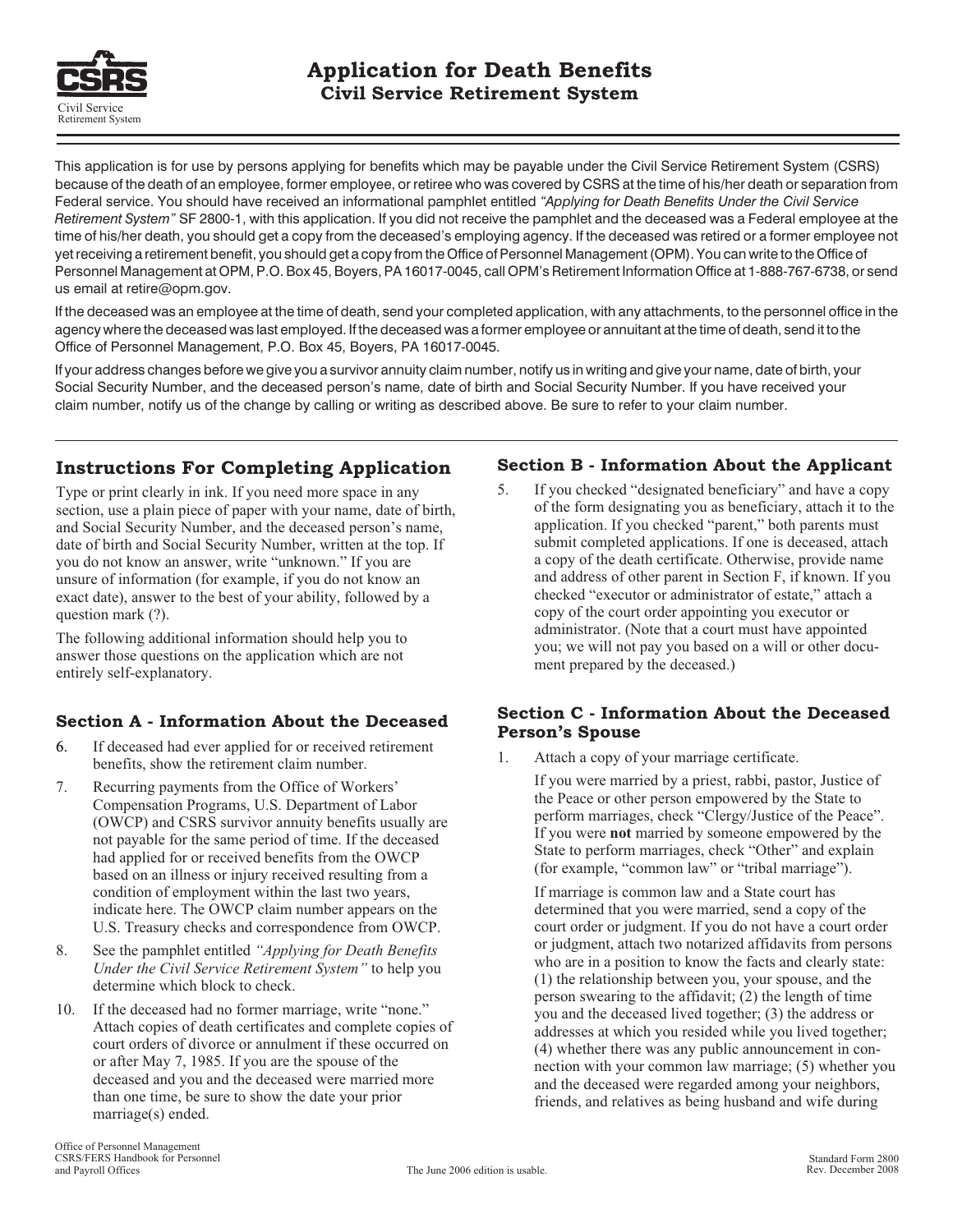the time you lived together; and (6) how the person swearing to the affidavit is in a position to know the facts being presented in the affidavit.

In addition, your own affidavit is required. It should state: (1) the date on which, and the State in which, you and your spouse mutually agreed to become husband and wife; (2) whether you or your spouse were ever married, ceremonially or under common law, to anyone else before entering into the common law relationship (if so, state in your affidavit all the facts of each previous marriage, including the date it took place and the date of the death or divorce that ended it); and (3) any other facts you believe will help prove you were husband and wife. You may also submit other documents which show a husband and wife relationship such as a naturalization certificate, deeds, immigration records, insurance policies, passports, child's birth certificate, income tax returns, etc.

2. If you married the deceased more than once, give dates that each marriage began and ended.

### **Section E - Information About the Deceased Person's Dependent Children**

- 1. a. List, in order of birth date, all the surviving, unmarried, dependent children of the deceased. List all such children you know of, no matter where they live. A dependent child is a son or daughter who is unmarried and:
	- was under age 18 at the time of the deceased person's death, including any:
		- 1. adopted child, and/or
		- 2. stepchild, and/or
		- 3. recognized child born out-of-wedlock who lived with the deceased in a regular parent-child relationship, and/or
		- 4. recognized child born out-of-wedlock if there was a judicial determination of support or if the deceased made regular and substantial contributions for the support of the child.
	- is age 18 or older and unmarried, but who became mentally and/or physically disabled before age 18 and who, because of the disability, is incapable of selfsupport.
	- is between ages 18 and 22, unmarried, and a full-time student in a recognized educational institution.
	- b. Attach a copy of the birth certificate for each child for whom you are applying.
	- d. Show how each child is related to the deceased. For example, write "Child of marriage at death" for a child of the deceased person's marriage in force at the time of death.
	- e. If the unmarried dependent son or daughter is 18 or over, state whether he or she is a full-time student and/or disabled. Adult children may submit separate applications if they want separate payments made to them.
- 2. The mother of the unborn child, the legal guardian or the person responsible for the child should send us the birth certificate, when available.
- 3.d. If the person(s) in 3b. is(are) court appointed, indicate by checking the "Legal Guardian" box. If you are the person who is court appointed, attach a copy of the court appointment to this application. If there is no court appointment, check "Other" and write in the relationship to the child, for example, mother, father, sister, etc.

#### **Section F - Information About Other Heirs**

Please give us information about other relatives who may be able to inherit from the deceased. If you can't give complete information, do the best you can. List only people who were living when the deceased died and who have the following relationships to the deceased:

- Widow(er) (unless named in Section C);
- Children of the deceased not included in Section E and the children of any deceased children (on a separate sheet of paper, show the relationships of descendants of deceased children to the deceased, for example, John and Mary, children of deceased son John, and Sue, child of deceased daughter Ann);
- If there is no living widow( $er$ ) or child, list the deceased person's parents (if only one parent survives, a copy of the deceased parent's death certificate should be attached, if available);
- If there are no living relatives of the deceased as described above and no court-appointed executor or administrator as described in Section G, list other relatives who can inherit from the deceased. The people you list must be blood kin of the deceased.

#### **Section G - Information About the Deceased Person's Estate**

1. If someone was named as executor or administrator in the deceased person's will, but is not appointed by a court, check "no." If you have been appointed by a court, attach a copy of the court appointment.

## **Section H - Active Military Service**

*You do not need to complete parts 1 and 2 of this section if the deceased was retired at the time of death, since OPM already has this information.*

1. Indicate whether the deceased performed active duty that terminated under honorable conditions in the Armed Forces or other uniformed services of the United States. Inactive service in reserve components of the uniformed service is not creditable for retirement purposes. Service in the National Guard is not usually considered active Federal military service except when ordered to active duty in the service of the United States and during an initial (3 months or longer) training period. However,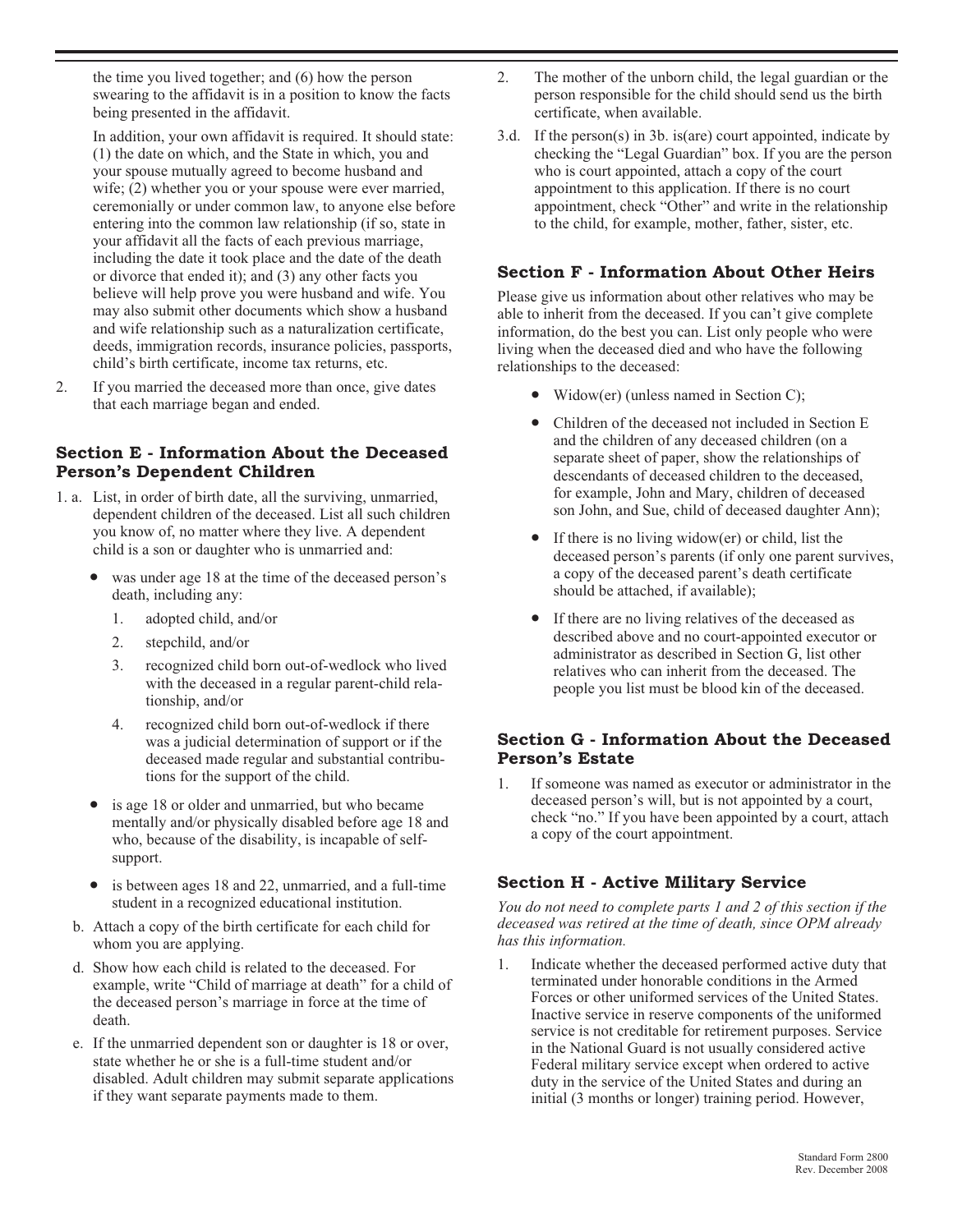full-time National Guard duty is creditable, if the service interrupts creditable civilian service and is followed by reemployment (as explained in Chapter 43 of title 38) that occurs on or after August 1, 1990.

If you have a copy of the deceased person's DD 214s or other discharge certificate(s) showing the dates of active duty and the deceased was an employee at the time of death, you should attach it (them) to your application.

2. Persons who performed active military service after December 31, 1956, must pay or have paid a deposit to receive credit for the military service.

If the deceased was an employee at the time of death, you may pay or complete the payment of the deposit by completing the election form contained in SF 2800A, which can be obtained from the agency where the deceased was last employed. The agency can provide you with more information about this deposit.

3. Indicate whether the deceased ever received or applied for military retired pay.

If you are receiving military survivor benefits, the deceased person's military service is used for survivor purposes, subject to a reduction equal to the amount of your military survivor benefits. However, if such retired pay was awarded on account of a service-connected disability incurred in enemy combat or caused by an instrumentality of war in the line of duty during a war period, or was awarded under title 10, U.S. Code Sections 12731 through 12739, (formerly Chapter 67, title 10) (reserve retired pay at age 60 based on 20 years of active and reserve service), no such reduction is

required. You should attach a copy of your award of military survivor benefits to show that the award was based on one of the above reasons.

#### **Section J - Certification**

1. Sign your name in ink. Please note that OPM will not accept the signature of someone who has a power of attorney for the applicant named in Section B. A courtappointed fiduciary can apply on behalf of the applicant, provided a court-certified copy of the court appointment is attached to the application for death benefits. If there is no court-appointed fiduciary and the applicant is not competent, a relative or person responsible for the applicant may sign. OPM will arrange later for the appointment of a representative payee for the person named in Section B.

#### **Section K - Applicant's Checklist**

Use this section of the application to ensure that all required supporting documentation is attached.

## **SF 2800A**

If the deceased was an employee at the time of death and you are the surviving spouse or former spouse, you and the deceased person's agency should complete Standard Form 2800A, which can be obtained from the deceased person's employing agency. Instructions for completing SF 2800A are contained on the form itself.

#### Privacy Act Statement

Solicitation of this information is authorized by the Civil Service Retirement law (Chapter 83, title 5, U.S. Code). The information you furnish will be used to identify records properly associated with your application for Federal benefits, to obtain additional information if necessary, to determine and allow present or future benefits, and to maintain a uniquely identifiable claim file. The information may be shared and is subject to verification, via paper, electronic media, or through the use of computer matching programs, with national, state, local or other charitable or Social Security administrative agencies in order to determine benefits under their programs, to obtain information necessary for determination or continuation of benefits under this program, or to report income for tax purposes. It may also be shared and verified, as noted above, with law enforcement agencies when they are investigating a violation or potential violation of civil or criminal law. Executive Order 9397 (November 22, 1943) authorizes the use of the Social Security Number. Failure to furnish the requested information may delay or prevent action on your application.

#### Public Burden Statement

We think this form takes an average of 45 minutes per response to complete, including the time for reviewing instructions, getting the needed data, and reviewing the completed form. Send comments regarding our estimate or any other aspect of this form, including suggestions for reducing completion time, to the United States Office of Personnel Management (OPM), CRIS Publications Team, (3206-0156), Washington, D.C. 20415-3430. Completed application forms should not be sent to this address. The OMB Number 3206-0156, is currently valid. OPM may not collect this information, and you are not required to respond, unless this number is displayed.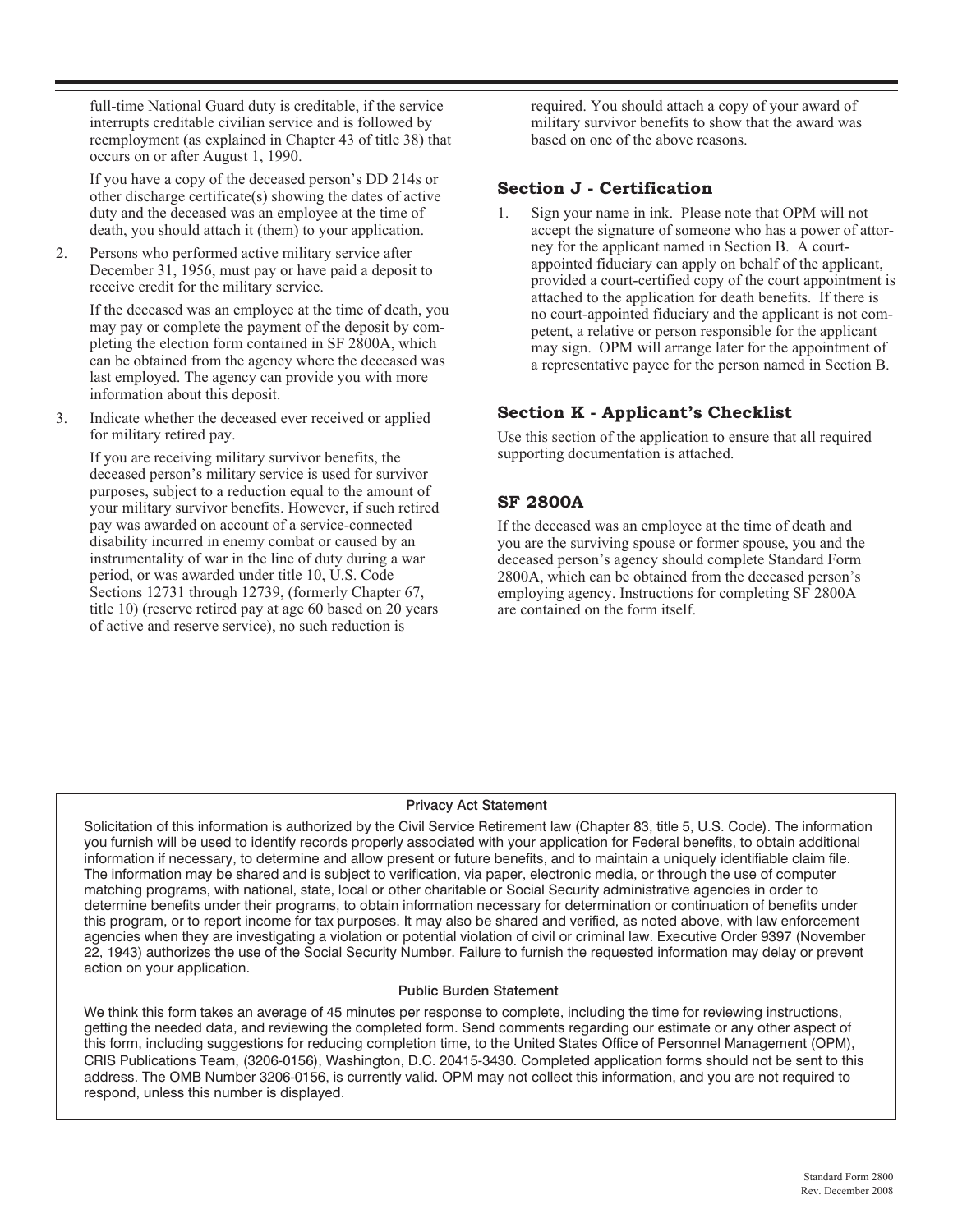

Civil Service Retirement System

| <b>Section A - Information About the Deceased</b>                                                                                                                                                                       |                                                                        |  |  |  |  |  |  |  |
|-------------------------------------------------------------------------------------------------------------------------------------------------------------------------------------------------------------------------|------------------------------------------------------------------------|--|--|--|--|--|--|--|
| 1. Full name of deceased (last, first, middle)                                                                                                                                                                          | 2. Date of birth (mm/dd/yyyy)                                          |  |  |  |  |  |  |  |
| 3. Date of death (mm/dd/yyyy) (Attach a certified copy of the death certificate)                                                                                                                                        | Social Security Number<br>4.                                           |  |  |  |  |  |  |  |
| 5. List any other names the deceased used (such as maiden name or his/her middle name)                                                                                                                                  | 6. CSA number (if retired)                                             |  |  |  |  |  |  |  |
| 7a. Was the deceased applying for or receiving workers' compensation from the Office of Workers' Compensation Programs<br>(OWCP), Department of Labor?<br>N <sub>0</sub><br>Yes                                         | 7b. OWCP claim number                                                  |  |  |  |  |  |  |  |
| 8. What was deceased person's employment status at time of death (see pamphlet entitled "Applying for Death Benefits Under the Civil Service Retirement System")                                                        |                                                                        |  |  |  |  |  |  |  |
| Employee $\longrightarrow$ Complete SF 2800A, which can be obtained from the deceased person's former employing agency.<br>Former employee<br>Retiree                                                                   |                                                                        |  |  |  |  |  |  |  |
| 9. Name of deceased person's spouse at time of death (if not married at time of death write "none")                                                                                                                     |                                                                        |  |  |  |  |  |  |  |
| 10a. Name of deceased person's spouses from all former marriages<br>10b. How did each marriage end?                                                                                                                     | 10c. Date each marriage ended                                          |  |  |  |  |  |  |  |
| Divorce/annulment<br>A court has awarded this<br>former spouse a survivor<br>Death<br>benefit.                                                                                                                          |                                                                        |  |  |  |  |  |  |  |
| Divorce/annulment<br>A court has awarded this<br>former spouse a survivor<br>Death<br>benefit.                                                                                                                          |                                                                        |  |  |  |  |  |  |  |
| <b>Section B - Information About the Applicant</b>                                                                                                                                                                      |                                                                        |  |  |  |  |  |  |  |
| 1. Your full name (last, first, middle)<br>2. Date of birth (mm/dd/yyyy)                                                                                                                                                | 3. Social Security Number                                              |  |  |  |  |  |  |  |
| 4a. Are you a citizen of the United States of America?<br>4b. What country are you a citizen of?<br>Yes<br>No                                                                                                           |                                                                        |  |  |  |  |  |  |  |
| 5. I am applying for benefits as (check all boxes that apply):                                                                                                                                                          |                                                                        |  |  |  |  |  |  |  |
| Designated beneficiary (attach copy of designation, if available)                                                                                                                                                       | Executor or administrator of estate (attach copy of court order)       |  |  |  |  |  |  |  |
| $Window(er) \longrightarrow$ Complete Section C below<br>Former spouse $\longrightarrow$ Complete Section D below                                                                                                       |                                                                        |  |  |  |  |  |  |  |
| Other <i>(specify)</i> :<br>Child (or descendant of deceased child or guardian of minor or disabled child)                                                                                                              |                                                                        |  |  |  |  |  |  |  |
| Parent of decedent (Each parent should complete a separate application. If one<br>parent is deceased, attach a copy of the death certificate.)                                                                          |                                                                        |  |  |  |  |  |  |  |
| Did you cash any check(s) issued to the deceased after the date of death or did you withdraw from the deceased's savings or checking account retirement monies paid by<br>6.<br>direct deposit after the date of death? |                                                                        |  |  |  |  |  |  |  |
| No<br>$Y_{\text{es}} \longrightarrow$ Any uncashed checks must be returned to the Treasury.                                                                                                                             |                                                                        |  |  |  |  |  |  |  |
| <b>Section C - Information About the Deceased Person's Spouse</b><br>(Complete if you are the widow(er).)                                                                                                               |                                                                        |  |  |  |  |  |  |  |
| 1. Marriage performed by                                                                                                                                                                                                | Date of marriage (mm/dd/yyyy)<br>2.                                    |  |  |  |  |  |  |  |
| Clergy/Justice of Peace<br>Other (explain)                                                                                                                                                                              |                                                                        |  |  |  |  |  |  |  |
| 3a. Have you remarried after your spouse died?<br>No<br>$Yes \rightarrow$                                                                                                                                               | 3b. Date of remarriage (mm/dd/yyyy)                                    |  |  |  |  |  |  |  |
| 4a. Have you ever applied for a survivor annuity based on the Federal service of a deceased spouse other than the one named above in Section A.1?                                                                       |                                                                        |  |  |  |  |  |  |  |
| $No \longrightarrow Go$ to Section E<br>Yes $\longrightarrow$ Complete items 4b-4e below                                                                                                                                |                                                                        |  |  |  |  |  |  |  |
| 4b. Name of deceased former spouse                                                                                                                                                                                      | 4c. Date of birth (mm/dd/yyyy)                                         |  |  |  |  |  |  |  |
| 4d. Name of retirement system (for example, Civil Service, Foreign Service)                                                                                                                                             | 4e. Claim number (assigned to you by<br>retirement system in item 4d.) |  |  |  |  |  |  |  |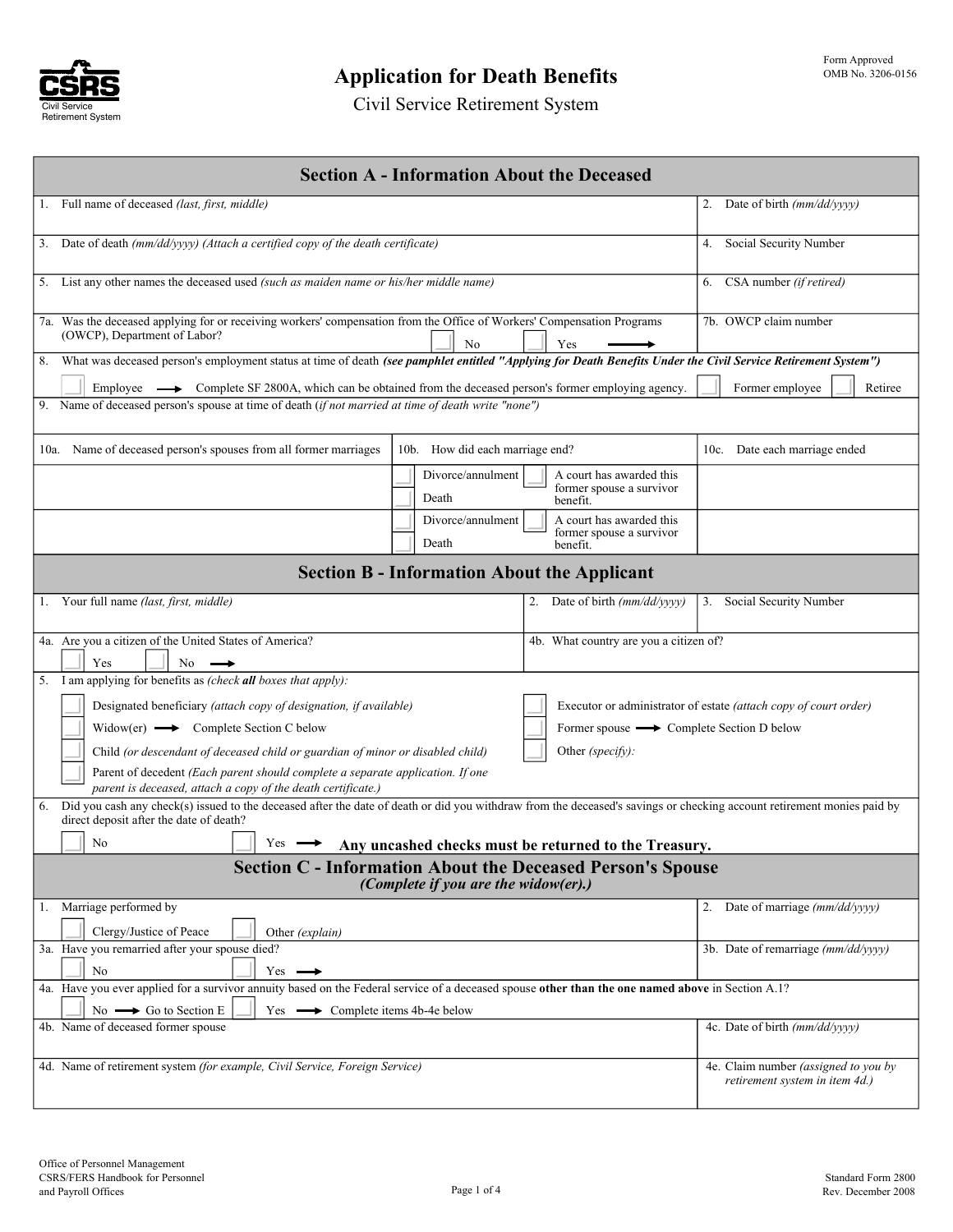| <b>Section D - Information About the Deceased Person's Former Spouse</b><br>(Complete if you are a former spouse.)                                                                                                                                                  |                                                                                                                                                                                                                                                                                                                                         |    |                                                                               |                                          |                                 |                                 |  |  |  |  |
|---------------------------------------------------------------------------------------------------------------------------------------------------------------------------------------------------------------------------------------------------------------------|-----------------------------------------------------------------------------------------------------------------------------------------------------------------------------------------------------------------------------------------------------------------------------------------------------------------------------------------|----|-------------------------------------------------------------------------------|------------------------------------------|---------------------------------|---------------------------------|--|--|--|--|
| 1a. Date of marriage to the deceased (mm/dd/yyyy)                                                                                                                                                                                                                   |                                                                                                                                                                                                                                                                                                                                         |    | 1b. Date of divorce or annulment from the deceased (mm/dd/yyyy)               |                                          |                                 |                                 |  |  |  |  |
| 2. Is there a court order awarding you any portion of the deceased person's CSRS retirement or survivor benefits?<br>Yes, attached<br>Yes, on record at OPM<br>No<br>3. Are you paying for Federal Employees Health Benefits coverage to a former employing office? |                                                                                                                                                                                                                                                                                                                                         |    |                                                                               |                                          |                                 |                                 |  |  |  |  |
| No $\longrightarrow$ Go to item 4a                                                                                                                                                                                                                                  | Yes $\longrightarrow$ Go to item 3b                                                                                                                                                                                                                                                                                                     |    |                                                                               |                                          |                                 |                                 |  |  |  |  |
| 3b. Give name and address of agency where you send health benefits premiums:                                                                                                                                                                                        |                                                                                                                                                                                                                                                                                                                                         |    |                                                                               |                                          |                                 |                                 |  |  |  |  |
|                                                                                                                                                                                                                                                                     |                                                                                                                                                                                                                                                                                                                                         |    |                                                                               |                                          |                                 |                                 |  |  |  |  |
| 4a. Have you married since your marriage to the deceased ended?<br>No $\longrightarrow$ Go to item 5a                                                                                                                                                               | Yes $\longrightarrow$ Go to item 4b                                                                                                                                                                                                                                                                                                     |    | 4b. Date of first marriage after marriage to deceased ended                   |                                          |                                 |                                 |  |  |  |  |
| 5a. Have you ever applied for a survivor annuity based on the Federal service of a deceased spouse or former spouse other than the one named on page 1, Section A.1?<br>No $\longrightarrow$ Go to item 6                                                           | Yes $\longrightarrow$ Complete items 5b-5e below                                                                                                                                                                                                                                                                                        |    |                                                                               |                                          |                                 |                                 |  |  |  |  |
| 5b. Name of deceased former spouse                                                                                                                                                                                                                                  |                                                                                                                                                                                                                                                                                                                                         |    | 5c. Date of birth (mm/dd/yyyy)                                                |                                          |                                 |                                 |  |  |  |  |
| 5d. Name of retirement system (for example, Civil Service, Foreign Service, etc.)                                                                                                                                                                                   |                                                                                                                                                                                                                                                                                                                                         |    | 5e. Claim number assigned to you by retirement system in item 5d.             |                                          |                                 |                                 |  |  |  |  |
| 6.<br>necessary election in Standard Form 2800A.                                                                                                                                                                                                                    | If you checked "Employee" in Section A.8, your former spouse performed more than 18 months of creditable civilian Federal service, you were married to the deceased<br>for at least 9 months, and a court awarded you all or a portion of the survivor annuity, contact the deceased person's employing agency in order to complete the |    |                                                                               |                                          |                                 |                                 |  |  |  |  |
|                                                                                                                                                                                                                                                                     |                                                                                                                                                                                                                                                                                                                                         |    | <b>Section E - Information About the Deceased Person's Dependent Children</b> |                                          |                                 |                                 |  |  |  |  |
| 1a. Are there any unmarried dependent children as defined in the instructions?                                                                                                                                                                                      |                                                                                                                                                                                                                                                                                                                                         |    | Yes $\longrightarrow$ Complete items 1b-1f below                              | No.                                      |                                 | Go to Section F                 |  |  |  |  |
| 1b. Name(s) of unmarried dependent children                                                                                                                                                                                                                         | 1c. Date of birth                                                                                                                                                                                                                                                                                                                       |    | 1d. Child's relationship to deceased (child of former                         | 1e. Age 18                               |                                 | 1f. Child's Social              |  |  |  |  |
| (list in order of birth)                                                                                                                                                                                                                                            | (mm/dd/yyyy)                                                                                                                                                                                                                                                                                                                            |    | marriage, adopted, etc.)                                                      | or over<br>Student                       | Disabled                        | Security Number                 |  |  |  |  |
|                                                                                                                                                                                                                                                                     |                                                                                                                                                                                                                                                                                                                                         |    |                                                                               |                                          |                                 |                                 |  |  |  |  |
|                                                                                                                                                                                                                                                                     |                                                                                                                                                                                                                                                                                                                                         |    |                                                                               |                                          |                                 |                                 |  |  |  |  |
|                                                                                                                                                                                                                                                                     |                                                                                                                                                                                                                                                                                                                                         |    |                                                                               |                                          |                                 |                                 |  |  |  |  |
|                                                                                                                                                                                                                                                                     |                                                                                                                                                                                                                                                                                                                                         |    |                                                                               |                                          |                                 |                                 |  |  |  |  |
|                                                                                                                                                                                                                                                                     |                                                                                                                                                                                                                                                                                                                                         |    |                                                                               |                                          |                                 |                                 |  |  |  |  |
| 2. Is there a child of the deceased not yet born?<br>When born, send birth certificate for child to OPM<br>Yes<br>No                                                                                                                                                |                                                                                                                                                                                                                                                                                                                                         |    |                                                                               |                                          |                                 |                                 |  |  |  |  |
| 3a. Do you (the applicant) have responsibility for all the children in Section E.1?                                                                                                                                                                                 |                                                                                                                                                                                                                                                                                                                                         | No | Complete items 3b-3d below                                                    |                                          |                                 | Yes                             |  |  |  |  |
| 3b. Name and address of person having responsibility for child                                                                                                                                                                                                      |                                                                                                                                                                                                                                                                                                                                         |    | 3c. Name(s) of children                                                       | 3d. Custodian's Relationship to<br>child |                                 |                                 |  |  |  |  |
|                                                                                                                                                                                                                                                                     |                                                                                                                                                                                                                                                                                                                                         |    | Legal guardian                                                                |                                          |                                 |                                 |  |  |  |  |
|                                                                                                                                                                                                                                                                     |                                                                                                                                                                                                                                                                                                                                         |    |                                                                               |                                          |                                 | Other $\longrightarrow$ Specify |  |  |  |  |
|                                                                                                                                                                                                                                                                     |                                                                                                                                                                                                                                                                                                                                         |    |                                                                               |                                          |                                 | Legal guardian                  |  |  |  |  |
|                                                                                                                                                                                                                                                                     |                                                                                                                                                                                                                                                                                                                                         |    |                                                                               |                                          | Other $\longrightarrow$ Specify |                                 |  |  |  |  |
|                                                                                                                                                                                                                                                                     |                                                                                                                                                                                                                                                                                                                                         |    |                                                                               |                                          |                                 | Legal guardian                  |  |  |  |  |
|                                                                                                                                                                                                                                                                     |                                                                                                                                                                                                                                                                                                                                         |    |                                                                               |                                          |                                 | Other $\longrightarrow$ Specify |  |  |  |  |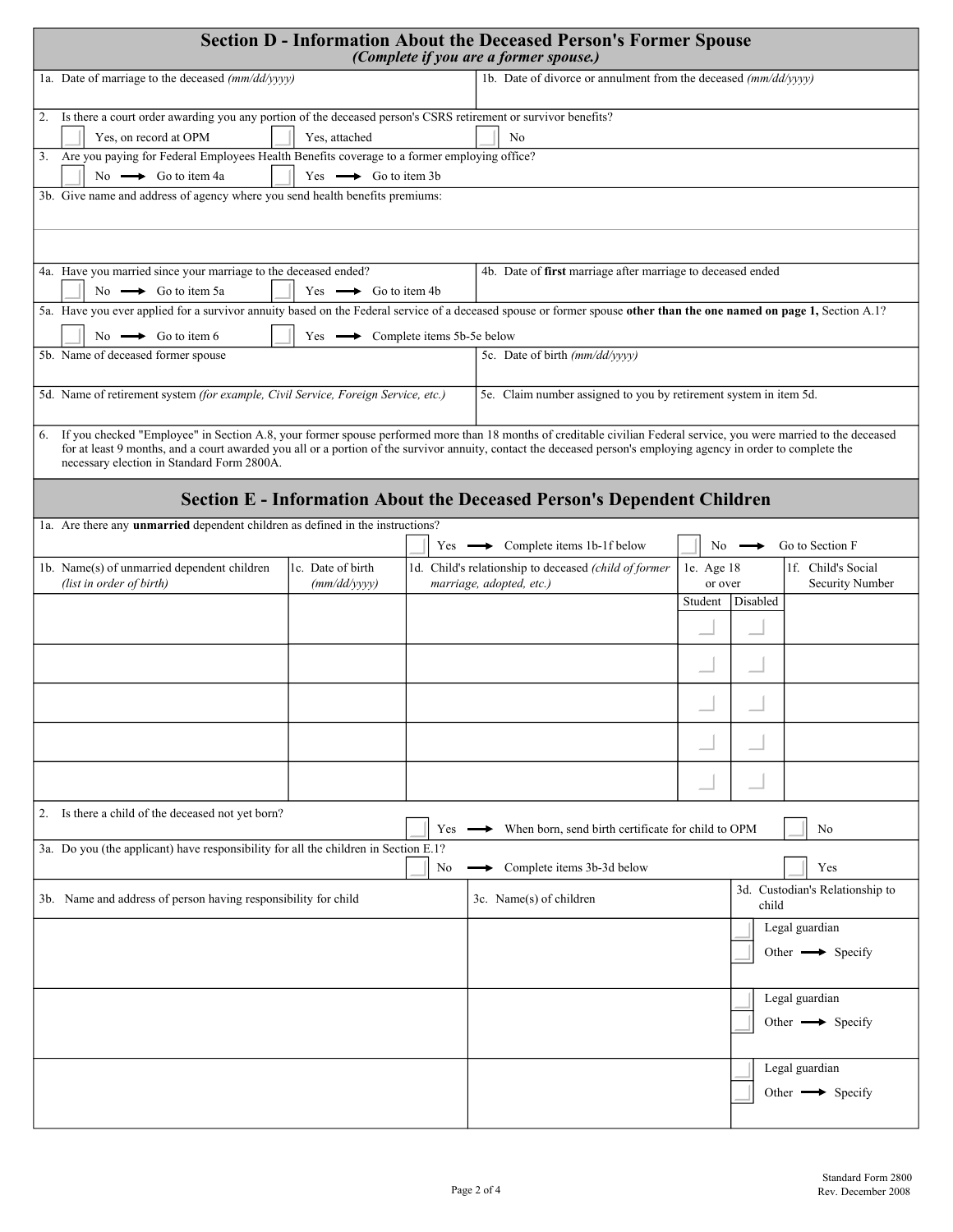| <b>Section F - Information About Other Heirs</b>                                                                                                                                                                                                                                                                                                                                                                                                                                                      |                                                                                                      |                                              |                             |            |                                          |  |  |  |
|-------------------------------------------------------------------------------------------------------------------------------------------------------------------------------------------------------------------------------------------------------------------------------------------------------------------------------------------------------------------------------------------------------------------------------------------------------------------------------------------------------|------------------------------------------------------------------------------------------------------|----------------------------------------------|-----------------------------|------------|------------------------------------------|--|--|--|
| List other relatives who can inherit from the deceased as explained in the instructions. Do the best you can without delaying your application.                                                                                                                                                                                                                                                                                                                                                       |                                                                                                      |                                              |                             |            |                                          |  |  |  |
| 1. Full name of relative                                                                                                                                                                                                                                                                                                                                                                                                                                                                              | 2. Complete address                                                                                  |                                              | 3. Relationship to deceased |            | Social Security<br>4.<br>Number if known |  |  |  |
|                                                                                                                                                                                                                                                                                                                                                                                                                                                                                                       |                                                                                                      |                                              |                             |            |                                          |  |  |  |
|                                                                                                                                                                                                                                                                                                                                                                                                                                                                                                       |                                                                                                      |                                              |                             |            |                                          |  |  |  |
|                                                                                                                                                                                                                                                                                                                                                                                                                                                                                                       |                                                                                                      |                                              |                             |            |                                          |  |  |  |
|                                                                                                                                                                                                                                                                                                                                                                                                                                                                                                       |                                                                                                      |                                              |                             |            |                                          |  |  |  |
|                                                                                                                                                                                                                                                                                                                                                                                                                                                                                                       |                                                                                                      |                                              |                             |            |                                          |  |  |  |
|                                                                                                                                                                                                                                                                                                                                                                                                                                                                                                       |                                                                                                      |                                              |                             |            |                                          |  |  |  |
|                                                                                                                                                                                                                                                                                                                                                                                                                                                                                                       | <b>Section G - Information About the Deceased Person's Estate</b>                                    |                                              |                             |            |                                          |  |  |  |
| Has an executor, administrator or other official been appointed by the court to<br>1.<br>settle the estate of the deceased?                                                                                                                                                                                                                                                                                                                                                                           |                                                                                                      | 2. Full name and address of person appointed |                             |            |                                          |  |  |  |
|                                                                                                                                                                                                                                                                                                                                                                                                                                                                                                       |                                                                                                      |                                              |                             |            |                                          |  |  |  |
| No $\rightarrow$ Go to item 3 below                                                                                                                                                                                                                                                                                                                                                                                                                                                                   | $Yes$ $\rightarrow$                                                                                  |                                              |                             |            |                                          |  |  |  |
| 3. If an executor, administrator or other official has not been court appointed, will one be appointed?                                                                                                                                                                                                                                                                                                                                                                                               |                                                                                                      |                                              | Yes                         |            | No                                       |  |  |  |
|                                                                                                                                                                                                                                                                                                                                                                                                                                                                                                       | Section H - Active Military Service (Complete ONLY if you are the surviving spouse or former spouse) |                                              |                             |            |                                          |  |  |  |
| Complete if deceased was an employee at time of death. Do not complete if the deceased was retired at the time of death, since OPM already has this information.                                                                                                                                                                                                                                                                                                                                      |                                                                                                      |                                              |                             |            |                                          |  |  |  |
| If the deceased performed active, honorable service in the Armed Forces or other uniformed service as described in the instructions, complete all items below and attach a<br>1.<br>copy of the discharge certificate or other certificate of active military service (if available).                                                                                                                                                                                                                 |                                                                                                      |                                              |                             |            |                                          |  |  |  |
|                                                                                                                                                                                                                                                                                                                                                                                                                                                                                                       |                                                                                                      |                                              | 1b. Dates of active duty    |            |                                          |  |  |  |
| 1a. Branch of service                                                                                                                                                                                                                                                                                                                                                                                                                                                                                 |                                                                                                      | From                                         |                             |            | To                                       |  |  |  |
|                                                                                                                                                                                                                                                                                                                                                                                                                                                                                                       |                                                                                                      |                                              |                             |            |                                          |  |  |  |
|                                                                                                                                                                                                                                                                                                                                                                                                                                                                                                       |                                                                                                      |                                              |                             |            |                                          |  |  |  |
|                                                                                                                                                                                                                                                                                                                                                                                                                                                                                                       |                                                                                                      |                                              |                             |            |                                          |  |  |  |
|                                                                                                                                                                                                                                                                                                                                                                                                                                                                                                       |                                                                                                      |                                              |                             |            |                                          |  |  |  |
| Complete if deceased was an employee at time of death. Also, complete and attach Standard Form 2800A which can be obtained from the deceased person's<br>employing agency.                                                                                                                                                                                                                                                                                                                            |                                                                                                      |                                              |                             |            |                                          |  |  |  |
| 2. If any of the above listed service was performed after 12/31/56, was a deposit                                                                                                                                                                                                                                                                                                                                                                                                                     |                                                                                                      |                                              |                             |            |                                          |  |  |  |
| made to the Retirement Fund for the service?                                                                                                                                                                                                                                                                                                                                                                                                                                                          |                                                                                                      | $\blacksquare$<br>Yes                        | No                          | Don't know |                                          |  |  |  |
| All spouses and former spouses complete 3a-3c.<br>3a. Was the deceased receiving military retired pay at the time of death?                                                                                                                                                                                                                                                                                                                                                                           |                                                                                                      | Yes                                          | No                          | Don't know |                                          |  |  |  |
|                                                                                                                                                                                                                                                                                                                                                                                                                                                                                                       |                                                                                                      |                                              |                             |            |                                          |  |  |  |
| 3b. Did the deceased ever waive military retired pay?                                                                                                                                                                                                                                                                                                                                                                                                                                                 |                                                                                                      | Yes                                          | No                          | Don't know |                                          |  |  |  |
| 3c. Are you eligible for military survivor benefits? (Attach verification<br>of your eligibility/ineligibility for such benefits.)                                                                                                                                                                                                                                                                                                                                                                    |                                                                                                      | Yes                                          | No                          |            |                                          |  |  |  |
| <b>Section I - Direct Deposit</b>                                                                                                                                                                                                                                                                                                                                                                                                                                                                     |                                                                                                      |                                              |                             |            |                                          |  |  |  |
| Public Law 104-134 requires that most Federal payments on or after July 26, 1996, be paid by direct deposit into a savings or checking account at a financial institution.<br>1.<br>However, if receiving your payment electronically would cause you a hardship because it would cost you more than receiving your payment by check or you have a<br>disability or geographic, language or literacy barrier, you may receive your payment by check. Therefore, you must select one of the following: |                                                                                                      |                                              |                             |            |                                          |  |  |  |
| Please send my annuity payments directly to my checking or savings account. (Go to item 2 on page 4.)                                                                                                                                                                                                                                                                                                                                                                                                 |                                                                                                      |                                              |                             |            |                                          |  |  |  |
| Please pay me by check. I have a hardship as described above. (Go to Section J.)                                                                                                                                                                                                                                                                                                                                                                                                                      |                                                                                                      |                                              |                             |            |                                          |  |  |  |
| My permanent payment address is outside the United States in a country not accessible via direct deposit. (Go to Section J.)                                                                                                                                                                                                                                                                                                                                                                          |                                                                                                      |                                              |                             |            |                                          |  |  |  |